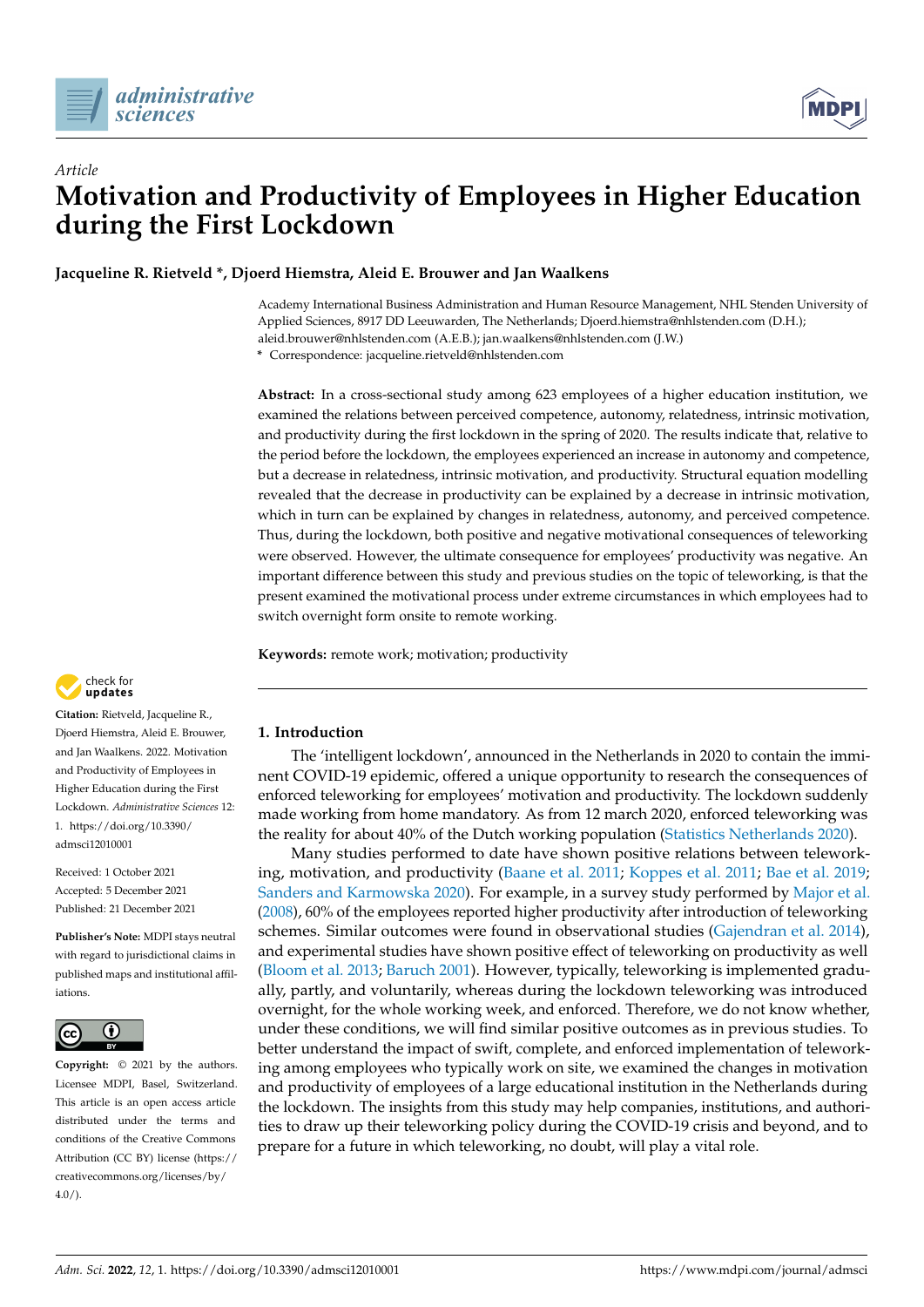# 1.1. Theoretical Framework: Self-Determination Theory damental human needs: relatedness, autonomy, and perceived competence (Deci and

<span id="page-1-0"></span>The research model that we tested in the present study is shown in Figure 1. The model is based on Ryan and Deci's [\(2000,](#page-9-5) 2020) seminal work on self-determination theory (SDT). According to this theory, it is not just the degree of motivation (high-low), but also the quality of motivation (intrinsic-extrinsic) that impacts our behaviour. Within this framework, intrinsic motivation is considered an optimal type of motivation. When we are intrinsically motivated, our motivation comes from within, and we engage in a task or activity because it is inherently fulfilling [\(Legault](#page-9-7) [2020;](#page-9-7) [Vallerand](#page-10-0) [1997\)](#page-10-0).



**Figure 1.** Standardised regression coefficients Model 1. \*\*  $p$  < 0.01.

Self-determination theory postulates that the degree to which we are intrinsically motivated is determined by the degree to which an activity or situation meets three fundamental human needs: relatedness, autonomy, and perceived competence [\(Deci and Ryan](#page-8-4) [2012a\)](#page-8-4). We will be more intrinsically motivated as we experience more connection with others [\(Dery and Hafermalz](#page-8-5) [2016\)](#page-8-5), more freedom of choice, and more self-confidence at work. Consequently, we will experience our work as more enjoyable, and we will be more inclined to invest time and energy in it.

Within this framework, in the present study, the key question is, to what extend employees experienced changes in their relatedness, autonomy and competence, and consequently, in their intrinsic motivation and productivity at work during the lockdown.

### *1.2. Relatedness during the Lockdown*

To function optimally, it is important for people to have meaningful relationships with others and belong to a group. As such, relatedness is a key source of motivation [\(Galletta](#page-9-8) [et al.](#page-9-8) [2011\)](#page-9-8). Ample research supports this view [\(Deci and Ryan](#page-8-4) [2012a\)](#page-8-4). For example, in an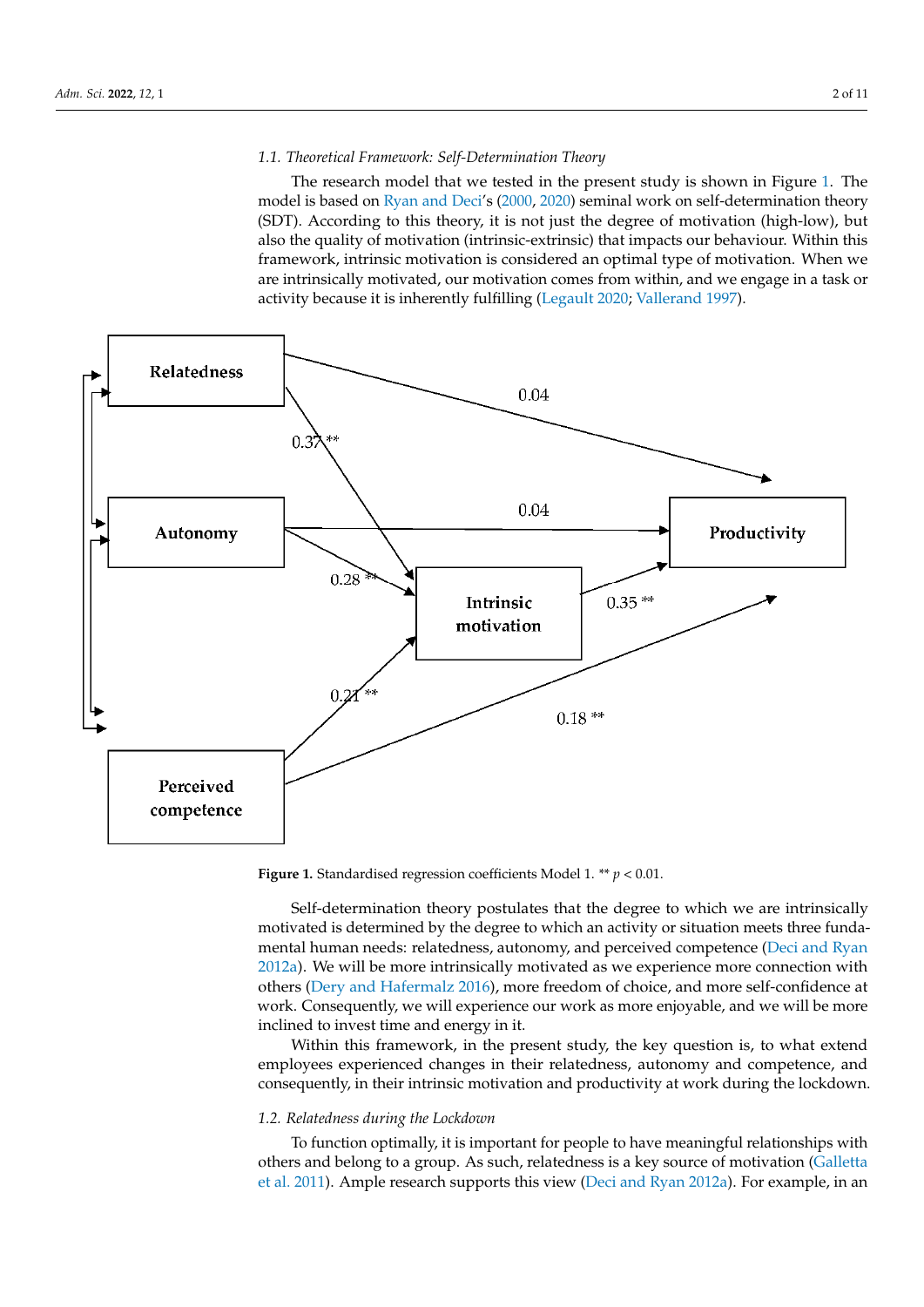educational context, teachers have been found to be more motivated when they perceived more relatedness with their students [\(Klassen et al.](#page-9-9) [2012\)](#page-9-9).

In the context of telework, lack of relatedness has been frequently indicated as a reason for disappointing results. Various researchers have pointed out that teleworking may cause a sense of isolation, which may negatively impact employees' productivity [\(Hoornweg](#page-9-10) [et al.](#page-9-10) [2016;](#page-9-10) [Hamersma et al.](#page-9-11) [2020;](#page-9-11) [Wang et al.](#page-10-1) [2020;](#page-10-1) [Brynjolfsson et al.](#page-8-6) [2020\)](#page-8-6). Moreover, employees have appointed the need for personal interaction as an important reason why they prefer working onsite [\(Delanoeije and Verbruggen](#page-8-7) [2020\)](#page-8-7).

During the lockdown, employees are likely to miss their social contacts at work. In education, social interaction with students and colleges is a key element of work. Therefore, diminishing the frequency and quality of employees' social interaction will certainly impact their motivation. Thus, we hypothesized that, during the lockdown, employees would report a decrease in relatedness at work.

#### *1.3. Autonomy during the Lockdown*

When people experience a high degree of freedom of choice and can determine their own goals and working methods, they will get more enjoyment and satisfaction from their work. As such, autonomy is a key source of motivation [\(Deci and Ryan](#page-8-8) [2012b\)](#page-8-8). In the context of work, research has repeatedly show positive links between autonomy, intrinsic motivation, and productivity [\(Galletta et al.](#page-9-8) [2011\)](#page-9-8).

In the present study, we hypothesized that, during the lockdown, employees would perceive a slight increase in autonomy at work. On the one hand, employees who work from home may experience less supervision and have more freedom to determine their own working hours, activities and working methods [\(van der Kleij et al.](#page-10-2) [2013\)](#page-10-2). Indeed, several studies have found positive associations between teleworking and autonomy [\(Kurland](#page-9-12) [and Cooper](#page-9-12) [2002;](#page-9-12) [Gajendran and Harrison](#page-9-13) [2007;](#page-9-13) [Wang et al.](#page-10-1) [2020\)](#page-10-1). On the other hand, teleworking may entail restrictions on employees' autonomy [\(Sewell and Taskin](#page-9-14) [2015\)](#page-9-14). For example, [Sewell and Taskin](#page-9-14) [\(2015\)](#page-9-14) indicate that teleworkers may experience severe pressure to participate virtually, because they fear to be overlooked when the work is distributed. Also, employees may feel pressured to immediately reply to online messages, since they fear negative judgements if they fail to respond quickly enough. Furthermore, employers' fear of losing control may actually prompt an increase in supervision and control of telework [\(Errichiello and Pianese](#page-9-15) [2016;](#page-9-15) [Dambrin](#page-8-9) [2004\)](#page-8-9).

During the lockdown, teleworking was not a matter of free choice. Employees were forced to work from home overnight. Therefore, we hypothesized that employees would experience only a slight increase in autonomy during the first lockdown.

#### *1.4. Perceived Competence during the Lockdown*

Individuals' belief that they are equipped for a task plays a crucial role in their motivation. When we believe we can successfully attain our goals, we will be inclined to invest time and money in it. Several theories, including [Bandura'](#page-8-10)s [\(2012\)](#page-8-10) self-efficacy theory and [Ryan and Deci'](#page-9-6)s [\(2020\)](#page-9-6) self-determination theory, have emphasised the crucial role of perceived competence in motivation, and ample research has supported this view (for reviews, see [Baumeister et al.](#page-8-11) [2003\)](#page-8-11).

During the lockdown, employees were taken out of their usual routine. Suddenly, they had to do their work under different circumstances work. They could no longer use all the familiar facilities at the workplace. They had to learn new skills, such as virtual conferencing and online presentation. Employees who are suddenly forced to work under completely different conditions, are likely to feel less competent at work. Thus, we expected that, during the lockdown, employees would experience a decreased level of competence.

## *1.5. Intrinsic Motivation and Productivity during the Lockdown*

When we are intrinsically motivated, we perform our work because we enjoy it [\(Vallerand](#page-10-0) [1997\)](#page-10-0). That is, we engage ourselves because the activities at work give us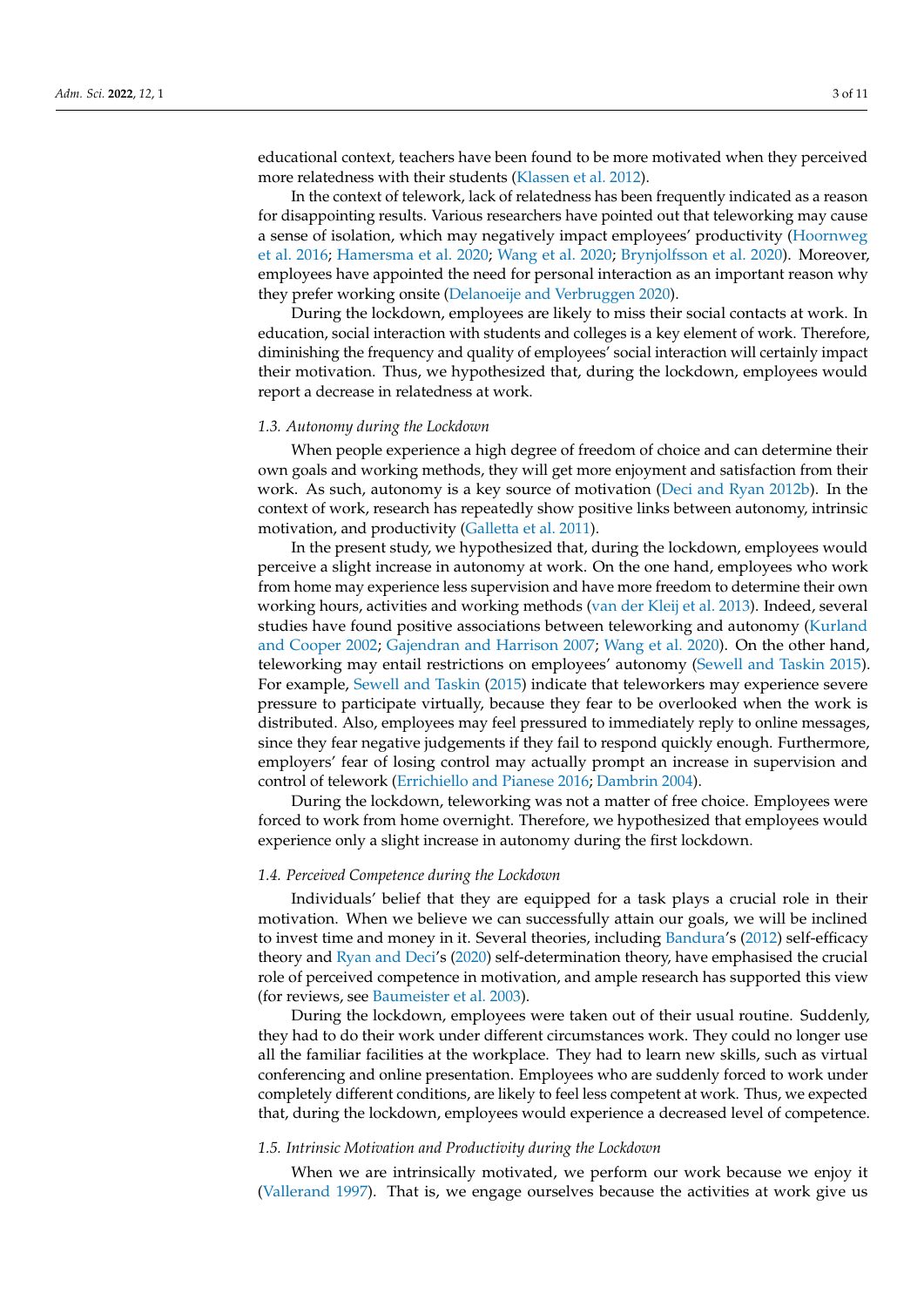pleasure and satisfaction, rather than because we expect rewards or punishment from others. Research has shown that intrinsic motivation is associated with a range of favourable outcomes, such as effort and persistence [\(Reeve](#page-9-16) [2002\)](#page-9-16), challenge seeking [\(Vansteenkiste](#page-10-3) [et al.](#page-10-3) [2004\)](#page-10-3), and performance [\(Guay et al.](#page-9-17) [2008\)](#page-9-17).

Self-determination theory [\(Ryan and Deci](#page-9-6) [2020\)](#page-9-6) postulates that individuals will be more intrinsically motivated as they perceive more relatedness, autonomy, and competence. As indicated above, we expected that during the lockdown employees would experience a decrease in relatedness and competence, and a slight increase in autonomy. We speculated that the beneficial role of increased autonomy would not compensate for the detrimental role of decreased relatedness and competence [\(Grant et al.](#page-9-18) [2013\)](#page-9-18). Hence, we hypothesized that employees would experience a decrease in intrinsic motivation. In line with self-determination theory, we expected that a decrease in intrinsic motivation would be associated with a decrease in productivity.

#### *1.6. Hypotheses*

The research model that we tested in this study is presented in Figure [1.](#page-1-0) Our hypotheses were as follows:

**Hypothesis 1.** *During the lockdown, employees experience (a) decreased relatedness, (b) increased autonomy, (c) decreased competence, (d) decreased intrinsic motivation, and (e) decreased productivity.*

**Hypothesis 2.** *The relationship between (a) perceived relatedness, (b) autonomy and (c) competence, on the one hand, and productivity, on the other hand, is mediated by intrinsic motivation*.

## **2. Method**

## *2.1. Participants*

Participants in the study were employees of a Dutch higher education institution. In total, 623 (36%) of the 1,751 employees participated in the study, of whom 364 (58.5%) women, 259 (41.5%) men, 386 (62%) teaching staff and 237 (38%) support staff. The average age was  $47.2$  (SD = 11). No significant relations between sex or job occupation, and the variables of our research model were found.

## *2.2. Procedure*

The data were collected anonymously by means of an online survey that was distributed to all the employees by email. All the participants gave their prior informed consent to participation in the study.

## *2.3. Measurements*

All the variables were measured on a three-item scale. The items for relatedness, autonomy, perceived competence, and intrinsic motivation were based on the relevant sub-scales of the Intrinsic Motivation Inventory (IMI; [Misbah et al.](#page-9-19) [2021;](#page-9-19) [Ryan](#page-9-20) [1982\)](#page-9-20). The original items were translated, and slightly modified for the purpose of this study. For each item, the first part of the statement read: "Compared to a normal working week, prior to the enforced telework situation, . . . ". Examples of the second part of the statement are:

- " ... my relatedness to the work ... " (Relatedness),
- " . . . the freedom I have to make my own choices at work . . . " (Autonomy),
- " ... my belief that I am good at my job ... " (Perceived Competence),
- $" \ldots$  my pleasure at work  $\ldots$  " (Intrinsic Motivation),
- " . . . the amount of work I get done . . . " (Productivity).

The reply options ranged from 1 (*has strongly decreased*) to 5 (*has strongly increased*). The scores for the three items of each variable were averaged to calculate the score for that variable.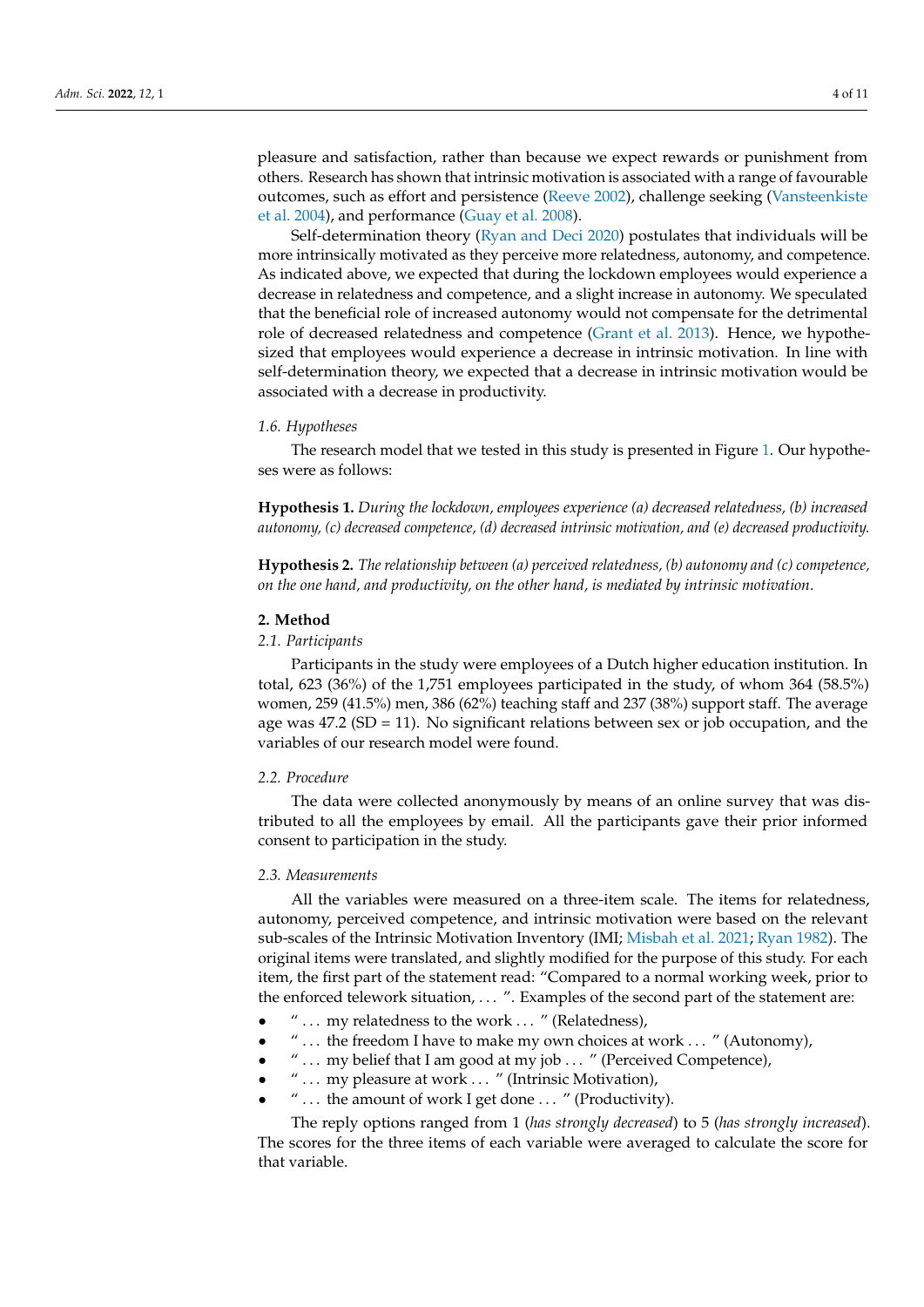We tested Hypothesis 1 by comparing the average scores on each variable with the score 3 (*not decreased/not increased*). A significantly higher score than 3 means that the average participant experiences an increase compared to the pre-lockdown period. A significantly lower score than 3 means that the average participant experiences a decrease compared to the pre-lockdown period.

We tested Hypothesis 2 by comparing structural models (SEMs). We started from a model (i.e., Model 1; see Figure [1\)](#page-1-0) with both direct relations (from relatedness, autonomy, perceived competence and intrinsic motivation to productivity) and indirect relations (from relatedness, autonomy and perceived competence via intrinsic motivation to productivity). Subsequently, one by one, we eliminated the least significant relationships from the model (i.e., Model 2 through Model 4). The most austere model that showed an acceptable goodness of fit on the indicators (*p >* 0.05; SRMR < 0.08; CFI > 0.90; RMSEA < 0.08) recommended by [Kline](#page-9-21) [\(2015\)](#page-9-21) was preferred.

#### **3. Results**

## *3.1. Testing Hypothesis 1*

The average scores for the variables, and the corresponding standard deviations, are presented in Table [1.](#page-4-0) The results indicate a decrease in relatedness, a slight increase in autonomy, a slight increase in perceived competence, a decrease in intrinsic motivation, and a slight decrease in productivity. All scores significantly (*p* < 0.001) deviate from value 3 (*no decrease/no increase*). Thus, Hypotheses 1a (decreased relatedness), 1b (increased autonomy), 1d (decreased intrinsic motivation) and 1e (decreased productivity) are supported and Hypothesis 1c (decreased perceived competence) is rejected.

|                            | M    | <b>SD</b> | Alpha | 1.                       | 2.       | 3.       | 4.                       | 5. |
|----------------------------|------|-----------|-------|--------------------------|----------|----------|--------------------------|----|
| 1. Relatedness             | 2.70 | 0.72      | 0.80  | $\overline{\phantom{a}}$ |          |          |                          |    |
| 2. Autonomy                | 3.07 | 0.69      | 0.82  | $0.15**$                 | -        |          |                          |    |
| 3. Perceived<br>competence | 3.08 | 0.66      | 0.89  | $0.42**$                 | $0.41**$ |          |                          |    |
| 4. Intrinsic<br>motivation | 2.33 | 0.76      | 0.89  | $0.50**$                 | $0.42**$ | $0.48**$ | $\overline{\phantom{a}}$ |    |
| 5. Productivity            | 2.91 | 0.85      | 0.88  | $0.30**$                 | $0.26**$ | $0.38**$ | $0.47**$                 | -  |

<span id="page-4-0"></span>**Table 1.** Average scores, standard deviations, and correlations ( $N = 623$ ).

 $\sqrt{p}$  × 0.01.

#### *3.2. Testing Hypothesis 2*

The correlations between the variables are presented in Table [1.](#page-4-0) The results show that all variables are significantly correlated. Figure [1](#page-1-0) presents the standardised regression coefficients for Model 1 (i.e., the model with both all direct and all indirect relations). We see a significant direct link between relatedness ( $β = 0.37$ ;  $p < 0.001$ ), autonomy ( $β = 0.28$ ; *p* < 0.001) and perceived competence (*β* = 0.21; *p* < 0.001), on the one hand, and intrinsic motivation, on the other hand. We also see a significant direct link between perceived competence and productivity ( $β = 0.18$ ;  $p < 0.001$ ). However, the direct link between relatedness and productivity ( $\beta$  = 0.04;  $p$  = 0.35), and between autonomy and productivity  $(\beta = 0.04; \, p = 0.37)$  is not significant.

To determine the optimal model, we first removed the least significant link (i.e., the link from autonomy to productivity) from Model 1. The fit indicators of the resulting model (Model 2) are presented in Table [2.](#page-5-0) The results show an acceptable fit with the data ( $df = 1$ ;  $X^2 = 0.79$ ;  $p = 0.37$ ; SRMR = 0.00; CFI = 1.00; RMSEA = 0.00). Next, we also removed the direct link from relatedness to productivity from the model (Model 3). Model 3 shows slightly better fit indicators  $(df = 2; X^2 = 1.44; p = 0.49; SRMR = 0.00; CFI = 1.00;$ RMSEA = 0.00) relative to Model 2.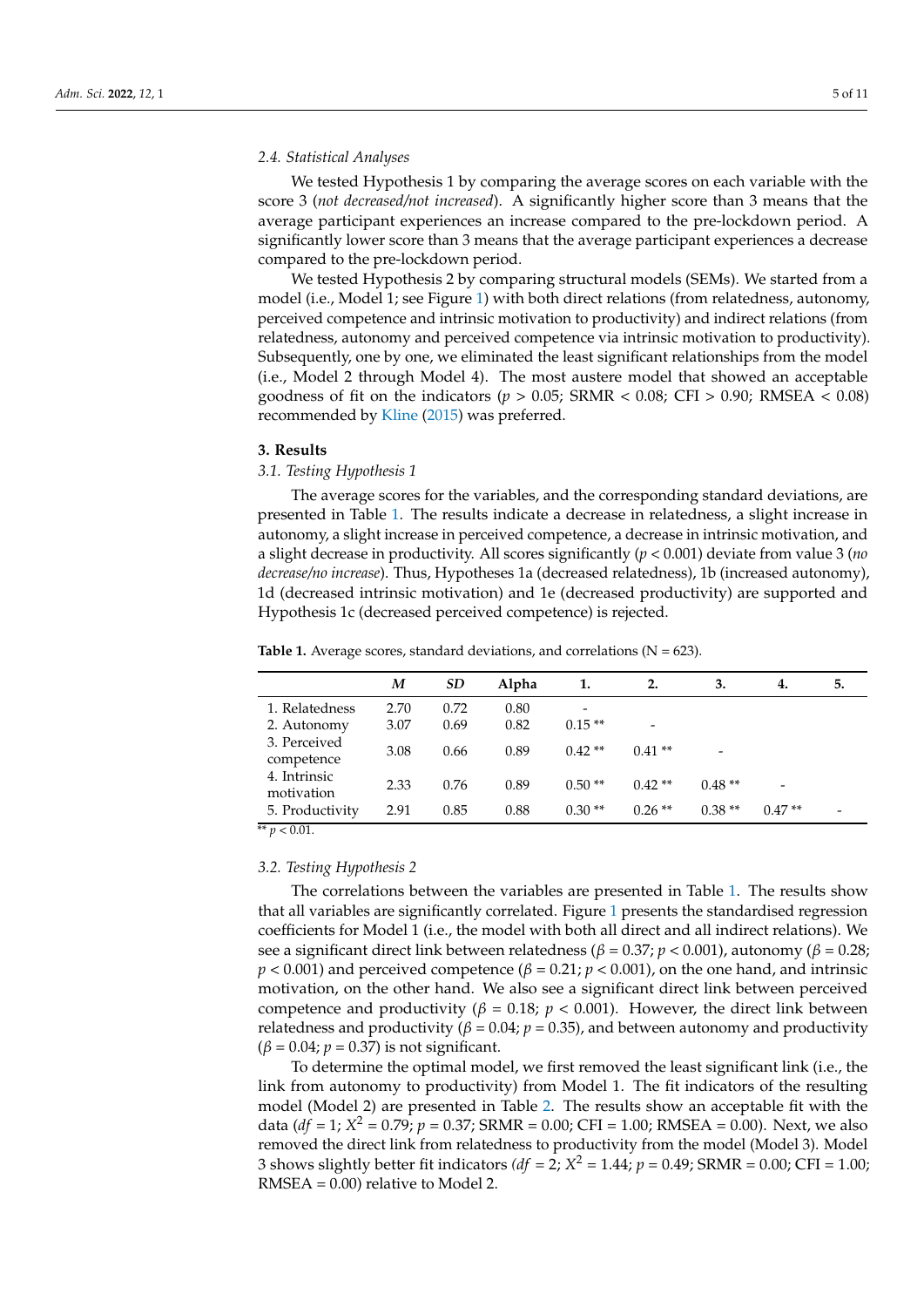|                                                                                     | $X^2$ | υ.   | <b>SRMR</b> | <b>CFI</b> | <b>RMSEA</b> |
|-------------------------------------------------------------------------------------|-------|------|-------------|------------|--------------|
| Model 1                                                                             |       |      | 0.00        | 1.00       | 0.34         |
| Model 2 (excl. $A \rightarrow PR$ )                                                 | 0.79  | 0.37 | 0.00        | 1.00       | 0.00         |
| Model 3 (excl. $A \rightarrow PR$ and $V \rightarrow PR$ )                          | 1.44  | 0.49 | 0.00        | 1.0        | 0.00         |
| Model 4 (excl. $A \rightarrow PR$ , $V \rightarrow PR$ and<br>$EC \rightarrow PR$ ) | 26.21 | 0.00 | 0.03        | በ 97       | 0.11         |

<span id="page-5-0"></span>**Table 2.** Fit indicators of structural models. *df X***<sup>2</sup>** *p.* **SRMR CFI RMSEA**

Finally, we also removed the direct link between perceived competence and produc-Finally, we also removed the direct link between perceived competence and productivity from the model (Model 4). However, this model shows a slightly worse fit *(df* = 3; tivity from the model (Model 4). However, this model shows a slightly worse fit *(df* = 3; *X*<sup>2</sup>  $X^2 = 26.21; p = 0.00; SRMR = 0.03; CFI = 0.97; RMSEA = 0.11)$  than the previous model. Hence, we preferred model 3. we preferred model 3.

<span id="page-5-1"></span>The standardised regression coefficients of model 3 are presented in Figure [2.](#page-5-1) Boot-The standardised regression coefficients of model 3 are presented in Figure 2. Bootstrapping analyses, based on 5000 re-samples, show a significant indirect effect (a) from re-strapping analyses, based on 5000 re-samples, show a significant indirect effect (a) from latedness via intrinsic motivation to productivity of 0.17 (95 %BCA-CI [0.12, 0.22], SE = 0.03), (b) from autonomy via intrinsic motivation to productivity of 0.13 (95 %BCA-CI  $[0.09, 0.18]$ ,  $SE = 0.02$ ) and (c) from perceived competence via intrinsic motivation to productivity of 0.10 (95 %BCA-CI [0.06, 0.715], SE = 0.03). We conclude that the relationship between relatedness, autonomy, and perceived competence, on the one hand, and productivity, on relatedness, autonomy, and perceived competence, on the one hand, and productivity, on the other, was mediated by intrinsic motivation. However, note that a direct link between the other, was mediated by intrinsic motivation. However, note that a direct link between perceived competence and productivity was observer as well. perceived competence and productivity was observer as well.



**Figure 2.** Standardised regression coefficients Model 3.  $**$   $p < 0.01$ .

## **4. Discussion and Conclusions**

## *4.1. Discussion*

The results of this study show that enforced teleworking during the first lockdown has consequences for the motivation and productivity of employees in the higher education organisation. Compared to the pre-lockdown period, during the lockdown, employees experience a slight increase in autonomy and a slight increase in competence. While working from home, the average employee had the idea that they have a little more freedom in their work and were even a little more convinced than before that they can handle the challenges that their work offers. On the other hand, there is a clear decrease in perceived relatedness, intrinsic motivation, and productivity. Employees have less of a feeling of being part of a group, enjoy their work less, and have the idea that they do less work.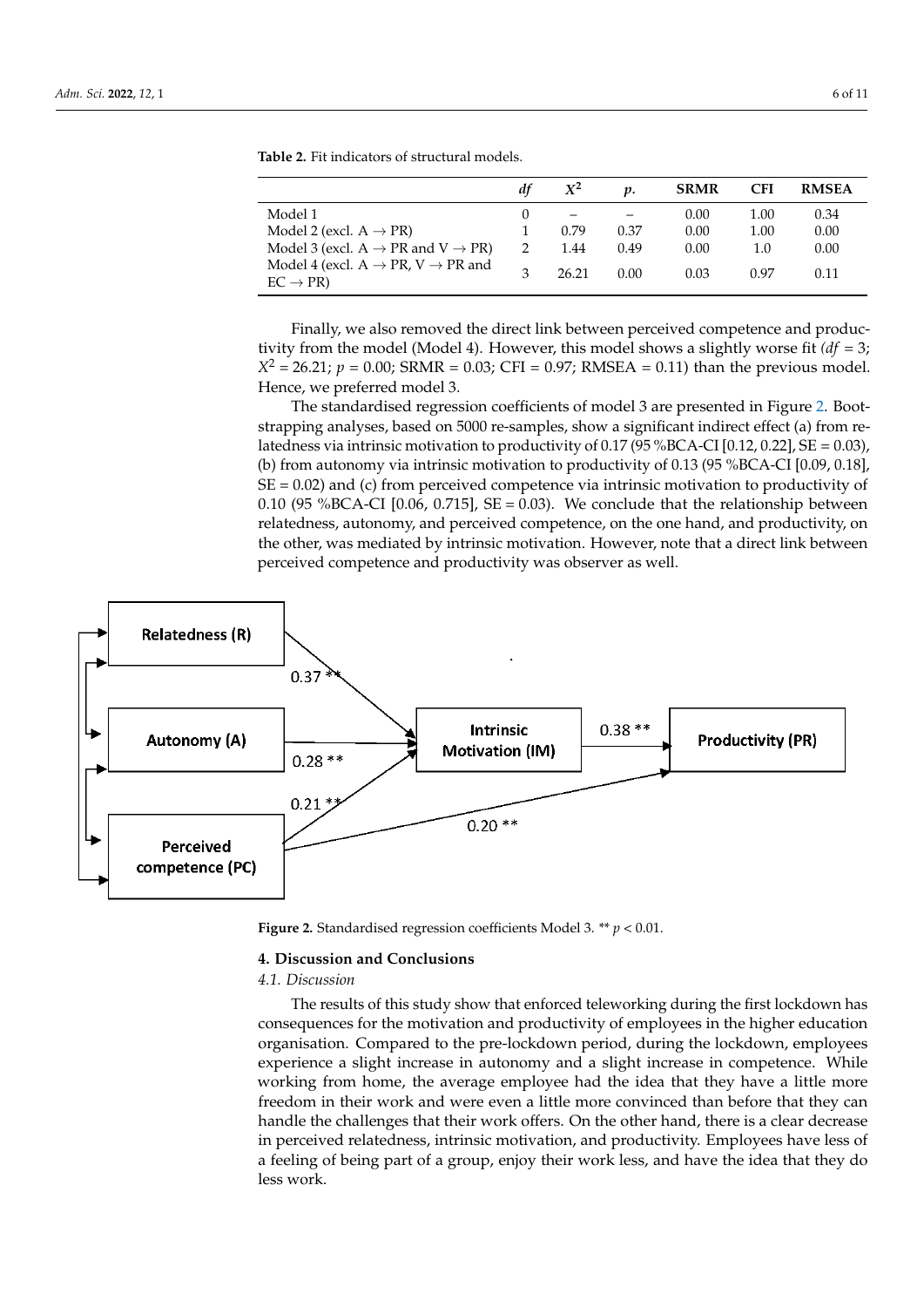Moreover, the results show that motivational processes can provide an explanation for the decrease in productivity of employees during the first lockdown. Since employees experience less relatedness at work, their intrinsic motivation decreases and, with it, their productivity at work. This decrease is somewhat moderated since employees experience a slight increase in autonomy and competence, which is positively related to intrinsic motivation and productivity. However, on balance the outcome is negative and intrinsic motivation and productivity decrease.

#### 4.1.1. Perceived Relatedness: Social Isolation

An initial explanation for the decrease in productivity is related to the fact that contact with and between students, educational teams, and support is essential in (higher) education. Good contacts and human bonding between students, lecturers and staff ensure a safe climate in which learning is encouraged [\(Kappe](#page-9-22) [2017\)](#page-9-22) and enhances organizational commitment [\(Nisha Chanana](#page-9-23) [2020;](#page-9-23) [Galletta et al.](#page-9-8) [2011\)](#page-9-8). In a sector in which social interactions between students, lecturers and staff together create education, employees were forced to master online working and remote teaching under high pressure and in a short period of time. However, due to the enormous challenge of putting digital education in order, the issue of reduced social contacts was neglected during the first lockdown [\(Toniolo-Barrios](#page-9-24) [2020;](#page-9-24) [Brooks et al.](#page-8-12) [2020\)](#page-8-12). The lower productivity found can be explained by a strong decrease in intrinsic motivation due to that lack of social relatedness. The certification organisation [Great Place To Work](#page-9-25) [\(2020\)](#page-9-25) therefore emphasises the importance of solidarity and personal attention for everyone in the current crisis (see Box [1\)](#page-6-0).

#### <span id="page-6-0"></span>**Box 1.** Practical implications.

What do the results mean for work organisation in practice? Enforced working from home leads to less job satisfaction and therefore to less productivity. Since the underlying reason is mainly a feeling of reduced relatedness, this is a key to improved work performance. Employer and employees can take initiatives to strengthen the perceived relatedness with colleagues. The conviction of employees that they can cope with their work is also closely related to the intrinsic motivation and productivity of employees. Employers and employees could take initiatives to further strengthen the online work competencies of employees, also in the field of social relatedness. Since the expected increase in autonomy in a home working situation is not confirmed in this study, organisations are advised to exercise restraint when using instruments to monitor employees when working from home.

#### 4.1.2. Perceived Autonomy: Enforced Self-Determination

Although before the COVID crisis working from home was mainly used to offer more highly qualified people more freedom to organise and perform their work for a limited number of hours or days a week [\(Felstead and Henseke](#page-9-26) [2017\)](#page-9-26), this study shows that in a research group of predominantly higher educated people in a full-time telework situation only a very limited increase in autonomy is experienced. The paradoxical situation of enforced self-determination in the first lockdown turns out to be counterproductive for perceiving more autonomy, resulting in loss of intrinsic motivation. It seems that the optimism about autonomy in the home-working situation from previous studies must be qualified if there is an enforced nature. Autonomy in working from home is also limited for educators since class times are fixed, whether in school or online.

#### 4.1.3. Perceived Competence: Preference for Working Online

Despite the greatly reduced intrinsic motivation of employees, there has been no greater drop in productivity. This can be explained by the third basic need of the selfdetermination theory: belief in one's own ability. The study found a slight increase in participants' sense of competence. As such, the prediction that employees during the first uncertain lockdown (in which the offering of facilities and support had yet to get underway and employees were more or less left to their own devices) experienced less confidence in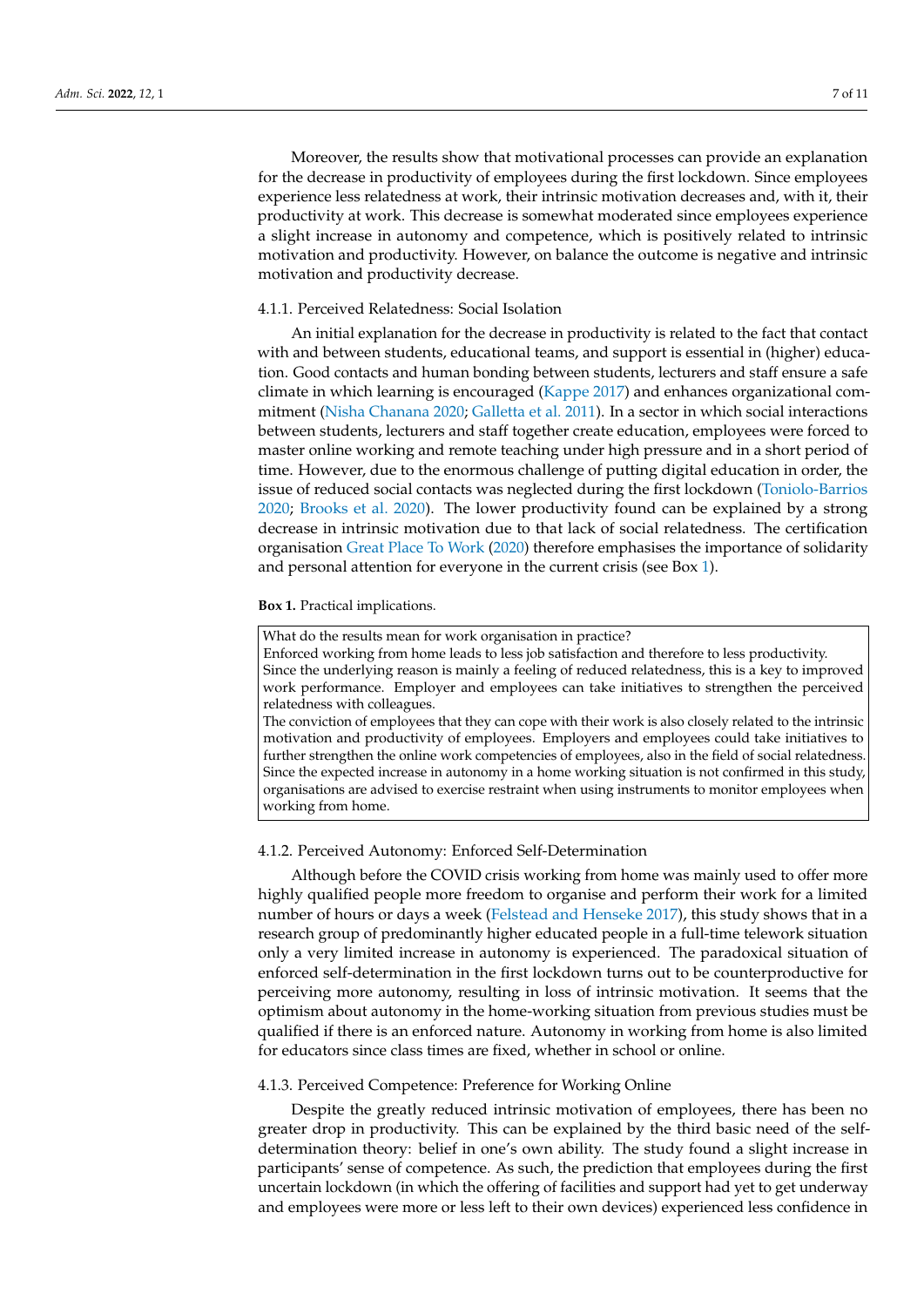themselves did not come true. The slight increase in perceived competences is probably due to a group of employees who indicated that they have a preference for working online. This group appears to be more productive than others (and perhaps better equipped with digital facilities) which has a mediating and moderating effect on the general decrease in productivity that is seen in people who do not share this preference. The employees with a preference for working online felt sufficiently skilled to perform online, with confidence in their own abilities. This may also explain why the number of stress-related complaints was not particularly high. The widely displayed and successful craftsmanship in the up-skilling from physical to online working is something to be proud of for professionals in higher education. In this light, the observed slight increase in confidence in one's own abilities is actually only modest. The unique achievement of switching from mainly face-to-face contact to fully online education and support within a few weeks should actually be reason for a greater sense of perceived competence.

Deci and Ryan's self-determination theory appears to be a useful model to monitor and explain the quality of employee performance in times of enforced working from home. An explanation for the decrease in intrinsic motivation can be found in the three independent variables (autonomy, competence, and relatedness) of the SDT model. The slight increase in the feeling of autonomy, lack of experience with online competences, and in particular the sudden loss of face-to-face contact do not seem like ideal conditions for job satisfaction. This may result in a decrease in intrinsic motivation of employees, with negative consequences for their performance at work. The self-determination theory of Deci and Ryan not only gives direction to how working is experienced in an enforced home working situation, but also offers tools for improvement. Due to the paradoxical relationship of self-determination in an enforced work situation, we prefer to focus on the two independent variables competence and relatedness. We learn from the group of employees with a preference for online working that having (a preference for) digital competences pays off and leads to better work performance when working from home. Compared to commonly heard tips such as online coffee breaks or informal walking appointments, the impact of systematic training in communication technology knowledge and skills seems more conducive to the perception of relatedness. A promising option could be the creation of a personal digital identity, supporting employees in establishing proactive and creative contact with students, colleagues and managers. In this way, professionals get a more sustainable instrument with which a fait accompli can be turned into an opportunity in a society in which more and more people will be teleworking.

### *4.2. Conclusions*

The study has a solid theoretical basis, in which the relationships found between sources and consequences of intrinsic motivation are in line with Ryan and Deci's selfdetermination theory and have been demonstrated in numerous previous studies (see for example [Ryan and Deci](#page-9-6) [2020;](#page-9-6) [Guay et al.](#page-9-17) [2008\)](#page-9-17). The study shows that the hypothesised model offers a valid framework for explaining motivational processes in the work situation, even in a practical situation with special circumstances.

The results of this study cannot, of course, be simply generalised. For example, employees' perception during the second lockdown that started in December 2021 may be entirely different. The question to be asked during the re-measurement scheduled for the spring of 2021 (one year after the first measurement) is therefore whether we will find comparable results or whether the relationships found have been strengthened or reduced. In this follow-up study, we will explicitly address the influence of employees' personal preference for working online or offline on their intrinsic motivation, productivity and stress-related complaints. In addition, it should also be noted that, while a crosssectional study does show relationships between variables, it cannot demonstrate causal relationships. Although subjective measurements using self-assessment questionnaires are a common means of measuring motivation concepts [\(Ziegler et al.](#page-10-4) [2007\)](#page-10-4), it would be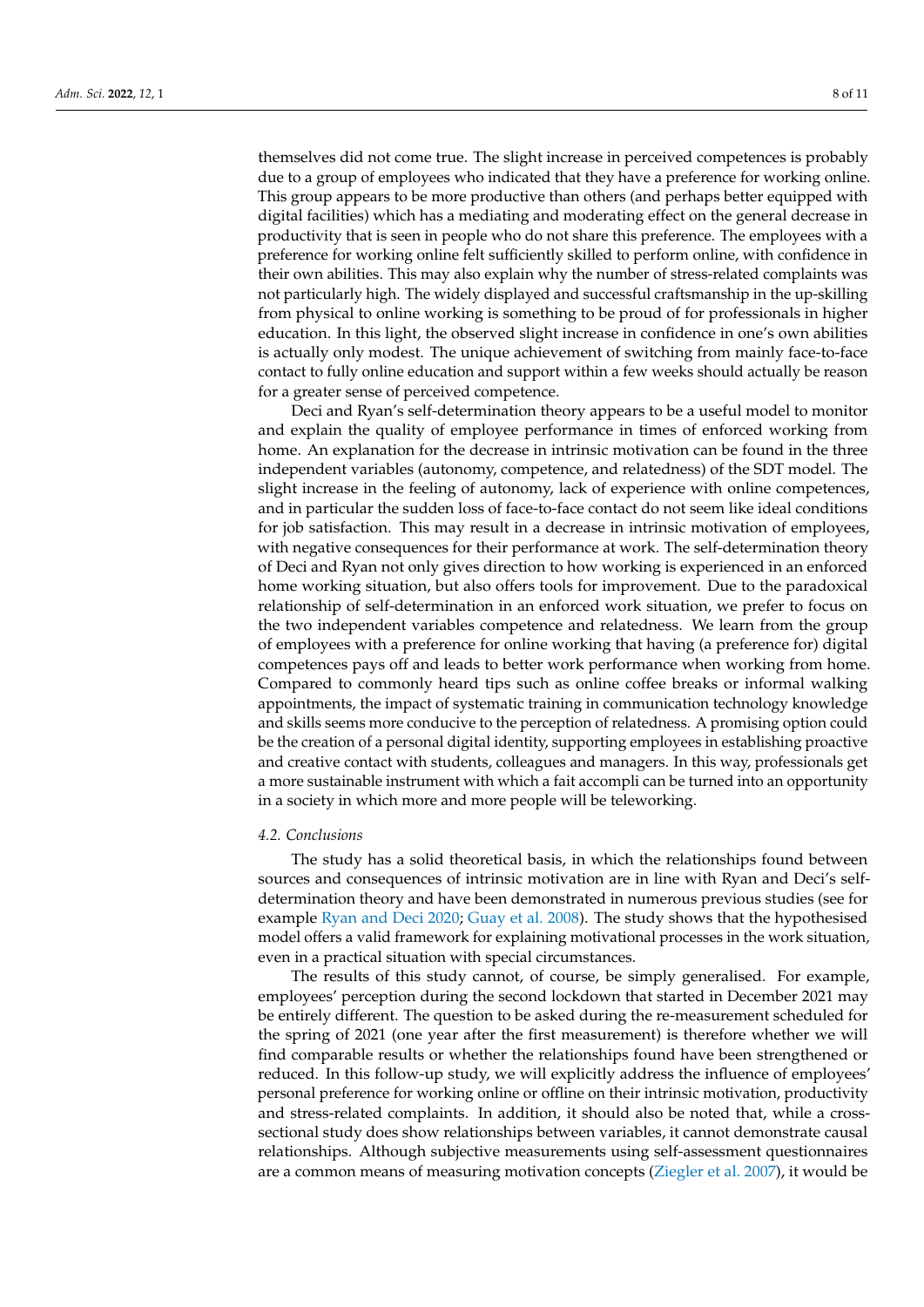nice to also use behavioural indicators in a follow-up study to measure variables such as productivity and health issues.

Finally, the question is whether the same mechanisms exist within organisations and sectors with different ways of working and options for working from home. This is a particular sector in which contacts were normally on a face-to-face basis. The evidence from others sources is inconclusive. Research in the charitable sector by [Schulpen LW](#page-9-27) [and S](#page-9-27) [\(2020\)](#page-9-27) indicates that the crisis actually strengthened motivation. A survey among home workers by [Van Veldhoven and Gelder](#page-10-5) [\(2020\)](#page-10-5) paints a diffuse picture, with a positive effect for some home workers and a negative effect on motivation and productivity for others. A follow-up study looking at the interplay between intrinsic motivation, relatedness, autonomy, and competence across a spectrum of sectors needs clarification.

**Author Contributions:** Conceptualization: J.R.R. and D.H.; methodology: D.H.; software: D.H.; validation: J.R.R. and D.H.; formal analysis: D.H.; investigation: J.R.R., D.H. and A.E.B.; resources: J.R.R. and D.H.; data curation: J.R.R. and D.H.; writing—original draft preparation: J.R.R. and D.H.; writing—review and editing: J.R.R., D.H., A.E.B. and J.W.; visualization: D.H.; supervision: J.R.R.; project administration: J.R.R.; All authors have read and agreed to the published version of the manuscript.

**Funding:** This research received no external funding.

**Institutional Review Board Statement:** Not application.

**Informed Consent Statement:** Informed consent was obtained from all subjects involved in the study.

**Data Availability Statement:** Not application.

**Conflicts of Interest:** The authors declare no conflict of interest.

## **References**

- <span id="page-8-0"></span>Baane, Ruurd, Patrick Houtkamp, and Marcel Knotter. 2011. Het nieuwe werken ontrafeld: Over bricks, bytes & behaviour. *Journal of Social Intervention: Theory and Practice* 20: 118.
- <span id="page-8-1"></span>Bae, Kwang Bin, David Lee, and Hosung Sohn. 2019. How to Increase Participation in Telework Programs in U.S. Federal Agencies: Examining the Effects of Being a Female Supervisor, Supportive Leadership, and Diversity Management. *Public Personnel Management* 48: 565–83. [\[CrossRef\]](http://doi.org/10.1177/0091026019832920)
- <span id="page-8-10"></span>Bandura, Albert. 2012. On the Functional Properties of Perceived Self-Efficacy Revisited. *Journal of Management* 38: 9–44. [\[CrossRef\]](http://doi.org/10.1177/0149206311410606)
- <span id="page-8-3"></span>Baruch, Yehuda. 2001. The status of research on teleworking and a agenda for future research. *International Journal of Management Reviews* 3: 113–29. [\[CrossRef\]](http://doi.org/10.1111/1468-2370.00058)
- <span id="page-8-11"></span>Baumeister, Roy F., Jennifer D. Campbell, Joachim I. Krueger, and Kathleen D. Vohs. 2003. Does high self-esteem cause better performance, interpersonal success, happiness, or healthier lifestyles? *Psychological Science in the Public Interest* 4: 1–44. [\[CrossRef\]](http://doi.org/10.1111/1529-1006.01431) [\[PubMed\]](http://www.ncbi.nlm.nih.gov/pubmed/26151640)
- <span id="page-8-2"></span>Bloom, Nicholas, James Liang, John Roberts, and Zhichun Jenny Ying. 2013. Does Working from Home Work? Evidence from a Chinese Experiment. *Quarterly Journal of Economics* 130: 165–218. [\[CrossRef\]](http://doi.org/10.1093/qje/qju032)
- <span id="page-8-12"></span>Brooks, Samantha K., Rebecca K. Webster, Louise E. Smith, Lisa Woodland, Simon Wessely, Neil Greenberg, and Gideon James Rubin. 2020. The psychological impact of quarantine and how to reduce it: Rapid review of the evidence. *Lancet* 395: 912–20. [\[CrossRef\]](http://doi.org/10.1016/S0140-6736(20)30460-8)
- <span id="page-8-6"></span>Brynjolfsson, Erik, John J. Horton, Adam Ozimek, Daniel Rock, Garima Sharma, and Hong-Yi TuYe. 2020. *COVID-19 and Remote Work: An Early Look at US Data*. NBER Working Paper No. 27344 June 2020. Cambridge: National Bureau of Economic Research.
- <span id="page-8-9"></span>Dambrin, Claire. 2004. How does telework influence the manager-employee relationship? *International Journal of Human Resources Development and Management* 4: 358–75. [\[CrossRef\]](http://doi.org/10.1504/IJHRDM.2004.005044)
- <span id="page-8-4"></span>Deci, Edward L., and Richard M. Ryan. 2012a. Self-determination theory. In *Handbook of Theories of Social Psychology*. Edited by Paul A. M. Van Lange, Arie W. Kruglanski and E. Tory Higgins. Newcastle: Sage Publications Ltd., pp. 416–36. [\[CrossRef\]](http://doi.org/10.4135/9781446249215.n21)
- <span id="page-8-8"></span>Deci, Edward L., and Richard M. Ryan. 2012b. Motivation, personality, and development within embedded social contexts: An overview of self-determination theory. In *The Oxford Handbook of Human Motivation*. Edited by Richard M. Ryan. Oxford: Oxford University Press, pp. 85–107.
- <span id="page-8-7"></span>Delanoeije, Joni, and Marijke Verbruggen. 2020. Between-person and within-person effects of telework: A quasi-field experiment. *European Journal of Work and Organizational Psychology* 29: 795–808. [\[CrossRef\]](http://doi.org/10.1080/1359432X.2020.1774557)
- <span id="page-8-5"></span>Dery, Kristine, and Ella Hafermalz. 2016. Seeing is Belonging: Remote Working, Identify and Staying Connected. In *The Impact of ICT on Work*. Edited by Jungwoo Lee. New York: Springer, pp. 109–26.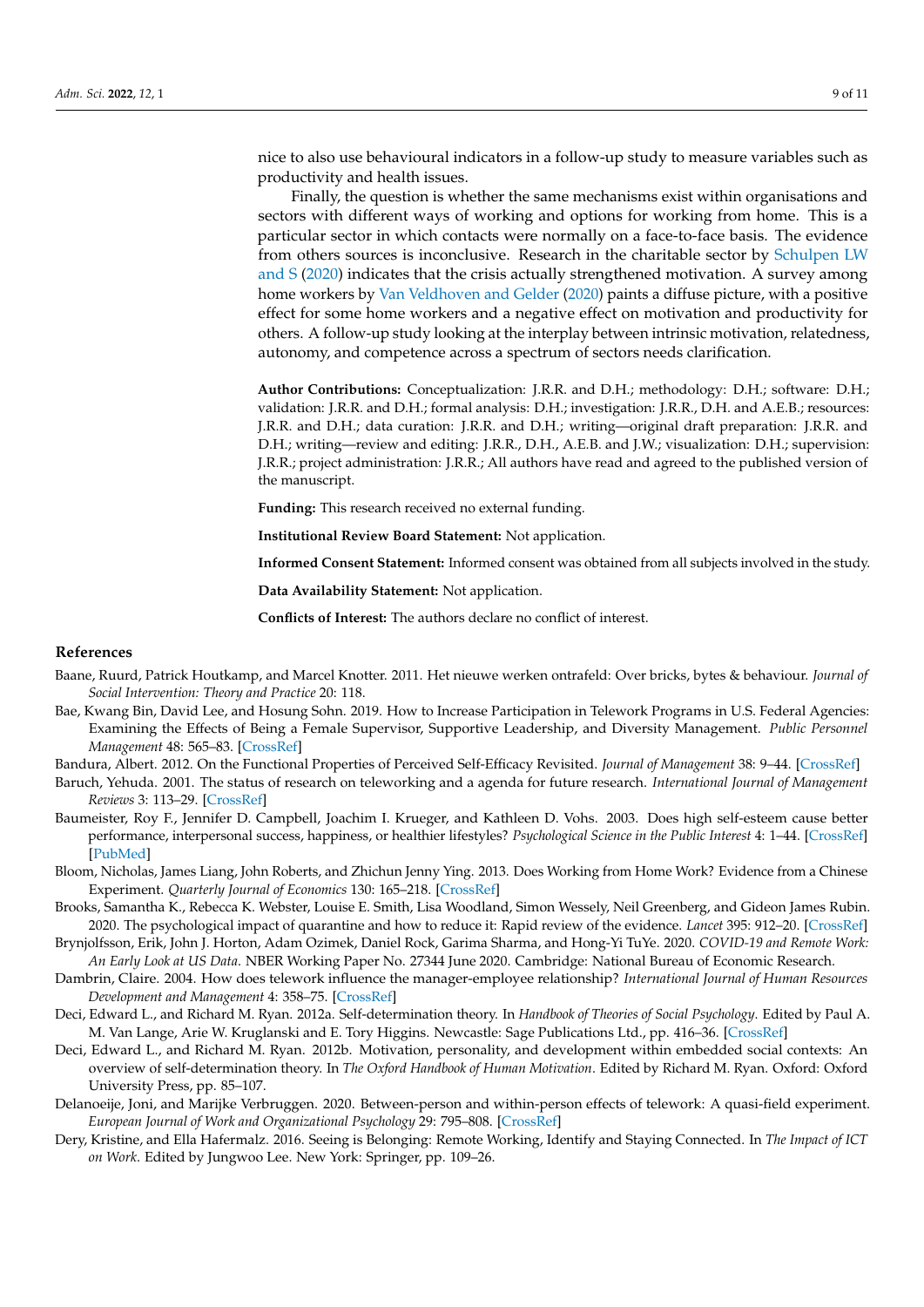- <span id="page-9-15"></span>Errichiello, Luisa, and Tommasina Pianese. 2016. Organizational Control in the Context of Remote Work Arrangements: A Conceptual Framework. In *Performance Measurement and Management Control: Contemporary Issues (Studies in Managerial and Financial Accounting, vol. 31)*. Edited by Marc J. Epstein, Frank Verbeeten and Sally K. Widener. Bingley: Emerald group Publishing, pp. 273–305.
- <span id="page-9-26"></span>Felstead, Alan, and Golo Henseke. 2017. Assessing the growth of remote working and its consequences for effort, well-being and work-life balance. *New Technology, Work and Employment* 32: 195–212. [\[CrossRef\]](http://doi.org/10.1111/ntwe.12097)
- <span id="page-9-13"></span>Gajendran, Ravi S., and David A. Harrison. 2007. The good, the bad, and the unknown about telecom-muting: Meta-analysis of psychological mediators and individual consequences. *Journal of Applied Psychology* 92: 1524–41. [\[CrossRef\]](http://doi.org/10.1037/0021-9010.92.6.1524)
- <span id="page-9-4"></span>Gajendran, Ravi S., David A. Harrison, and Kelly Delaney-Klinger. 2014. Are Telecommuters Remotely Good Citizens? Unpacking Telecommuting's Effects on Performance Via I-Deals and Job Resources. *Personnel Psychology* 68: 353–93. [\[CrossRef\]](http://doi.org/10.1111/peps.12082)
- <span id="page-9-8"></span>Galletta, Maura, Igor Portoghese, and Adalgisa Battistelli. 2011. Intrinsic Motivation, Job Autonomy and Turnover Intention in the Italian Healthcare: The Mediating Role of Affective Commitment. *Journal of Management Research* 3: E3. [\[CrossRef\]](http://doi.org/10.5296/jmr.v3i2.619)
- <span id="page-9-18"></span>Grant, Christine A., Louise M. Wallace, and Peter C. Spurgeon. 2013. An exploration of the psychological factors affecting remote e-worker's job effectiveness, well-being and work-life balance. *Employee Relations* 35: 527–46. [\[CrossRef\]](http://doi.org/10.1108/ER-08-2012-0059)
- <span id="page-9-25"></span>Great Place To Work. 2020. Goed Werkgeverschap in Tijden Van Corona. Available online: [https://info.greatplacetowork.nl/](https://info.greatplacetowork.nl/coronacrisis) [coronacrisis](https://info.greatplacetowork.nl/coronacrisis) (accessed on 4 May 2021).
- <span id="page-9-17"></span>Guay, Frédéric, Catherine F. Ratelle, and Julien Chanal. 2008. Optimal learning in optimal contexts: The role of self-determination in education. *Canadian Psychology* 49: 233–40. [\[CrossRef\]](http://doi.org/10.1037/a0012758)
- <span id="page-9-11"></span>Hamersma, M., M. De Haas, and R. Faber. 2020. *Thuiswerken en de Coronacrisis: Een Overzicht van Studies naar de Omvang, Beleving en Toekomstverwachting van Thuiswerken in Coronatijd*. Den Haag: Kennisinstituut voor Mobiliteitsbeleid|KiM.
- <span id="page-9-10"></span>Hoornweg, Niels, Pascale Peters, and Beatrice Van der Heijden. 2016. Finding the Optimal Mix between Telework and Office Hours to Enhance Employee Productivity: A Study into the Relationship between Telework Intensity and Individual Productivity, with Mediation of Intrinsic Motivation and Moderation of Office Hours: New Ways of Working Practices. *Advanced Series in Management* 16: 1–28.
- <span id="page-9-22"></span>Kappe, F. Rutger. 2017. *Studiesucces: Verbinden als Stap Voorwaarts*. Inholland: Haarlem.
- <span id="page-9-9"></span>Klassen, Robert M., Nancy E. Perry, and Anne C. Frenzel. 2012. Teachers' relatedness with students: An underemphasized component of teachers' basic psychological needs. *Journal of Educational Psychology* 104: 150–65. [\[CrossRef\]](http://doi.org/10.1037/a0026253)
- <span id="page-9-21"></span>Kline, Rex B. 2015. *Principles and Practice of Structural Equation Modeling*. New York: Guilford Publications.
- <span id="page-9-1"></span>Koppes, L. L. J., E. M. M. de Vroome, M. E. M. Mol, B. J. M. Janssen, and S. N. J. van den Bossche. 2011. *De Nationale Enquête Arbeidsomstandigheden 2010*. Methodologie En Globale Resultaten. Hoofddorp: TNO.
- <span id="page-9-12"></span>Kurland, Nancy B., and Cecily D. Cooper. 2002. Manager control and employee isolation in telecommuting environments. *Journal of High Technology Management Research* 13: 107–26. [\[CrossRef\]](http://doi.org/10.1016/S1047-8310(01)00051-7)
- <span id="page-9-7"></span>Legault, Lisa. 2020. Intrinsic and Extrinsic Motivation. In *Encyclopedia of Personality and Individual Differences*. Edited by V. Zeigler-Hill and T. K. Shackelford. Cham: Springer. [\[CrossRef\]](http://doi.org/10.1007/978-3-319-24612-3_1139)
- <span id="page-9-3"></span>Major, Debra A., Jennifer M. Verive, and Wendell Joice. 2008. Telework as a dependent care solution: Examining current practice to improve telework management strategies. *Psychologist-Manager Journal* 11: 65–91. [\[CrossRef\]](http://doi.org/10.1080/10887150801967134)
- <span id="page-9-19"></span>Misbah, Zainun, Judith Gulikers, Wahyu Widhiarso, and Martin Mulder. 2021. Exploring connections between teacher interpersonal behaviour, student motivation and competency level in competence-based learning environments. *Learning Environments Research 1–21*. [\[CrossRef\]](http://doi.org/10.1007/s10984-021-09395-6)
- <span id="page-9-16"></span>Reeve, Johnmarshall. 2002. Self-determination theory applied to educational settings. In *Handbook of Self-Determination Research*. Edited by Edward L. Deci and Richard M. Ryan. Rochester: University of Rochester Press, pp. 183–203.
- <span id="page-9-20"></span>Ryan, Richard M. 1982. Control and information in the intrapersonal sphere: An extension of cognitive evaluation theory. *Journal of Personality and Social Psychology* 43: 450–61. [\[CrossRef\]](http://doi.org/10.1037/0022-3514.43.3.450)
- <span id="page-9-5"></span>Ryan, Richard M., and Edward L. Deci. 2000. Self-determination theory and the facilitation of intrinsic motivation, social development, and wellbeing. *American Psychologist* 55: 68–78. [\[CrossRef\]](http://doi.org/10.1037/0003-066X.55.1.68)
- <span id="page-9-6"></span>Ryan, Richard M., and Edward L. Deci. 2020. Intrinsic and extrinsic motivation from a self-determination theory perspective: Definitions, theory, practices, and future directions. *Contemporary Educational Psychology* 61: 101860. [\[CrossRef\]](http://doi.org/10.1016/j.cedpsych.2020.101860)
- <span id="page-9-2"></span>Sanders, Stuart, and Joanna Karmowska. 2020. Voluntary flexible working arrangements and their effects on managers and employees. *Harvard Deusto Business Research* IX: 197–220.
- <span id="page-9-27"></span><span id="page-9-23"></span>Nisha Chanana, Sangeeta. 2020. Employee engagement practices during COVID-19 lockdown. *Journal of Public Affairs* 1: e2508.
- Schulpen LW, van Kempen LA, and Kinsbergen S. 2020. *Covid-19: De veerkracht van de Goededoelensector*. Nijmegen: Department of Anthropology & Development Studies—CAOS, Centraal Bureau Fondsenwerving (CBF), Radboud Universiteit.
- <span id="page-9-14"></span>Sewell, Graham, and Laurent Taskin. 2015. Out of Sight, Out of Mind in a New World of Work? Autonomy, Control, and Spatiotemporal Scaling in Telework. *Organization Studies* 36: 1507–29. [\[CrossRef\]](http://doi.org/10.1177/0170840615593587)
- <span id="page-9-0"></span>Statistics Netherlands. 2020. Bijna 4 op de 10 Werkenden Werkten Vorig Jaar Thuis. Available online: [https://www.cbs.nl/nl-nl/](https://www.cbs.nl/nl-nl/nieuws/2020/15/bijna-4-op-de-10-werkenden-werkten-vorig-jaar-thuis) [nieuws/2020/15/bijna-4-op-de-10-werkenden-werkten-vorig-jaar-thuis](https://www.cbs.nl/nl-nl/nieuws/2020/15/bijna-4-op-de-10-werkenden-werkten-vorig-jaar-thuis) (accessed on 6 April 2020).
- <span id="page-9-24"></span>Toniolo-Barrios, Mariana. 2020. *Mindfulness and the Challenges of Working from Home in Times of Crisis*. Bloomington: Business Horizons, Indiana University.